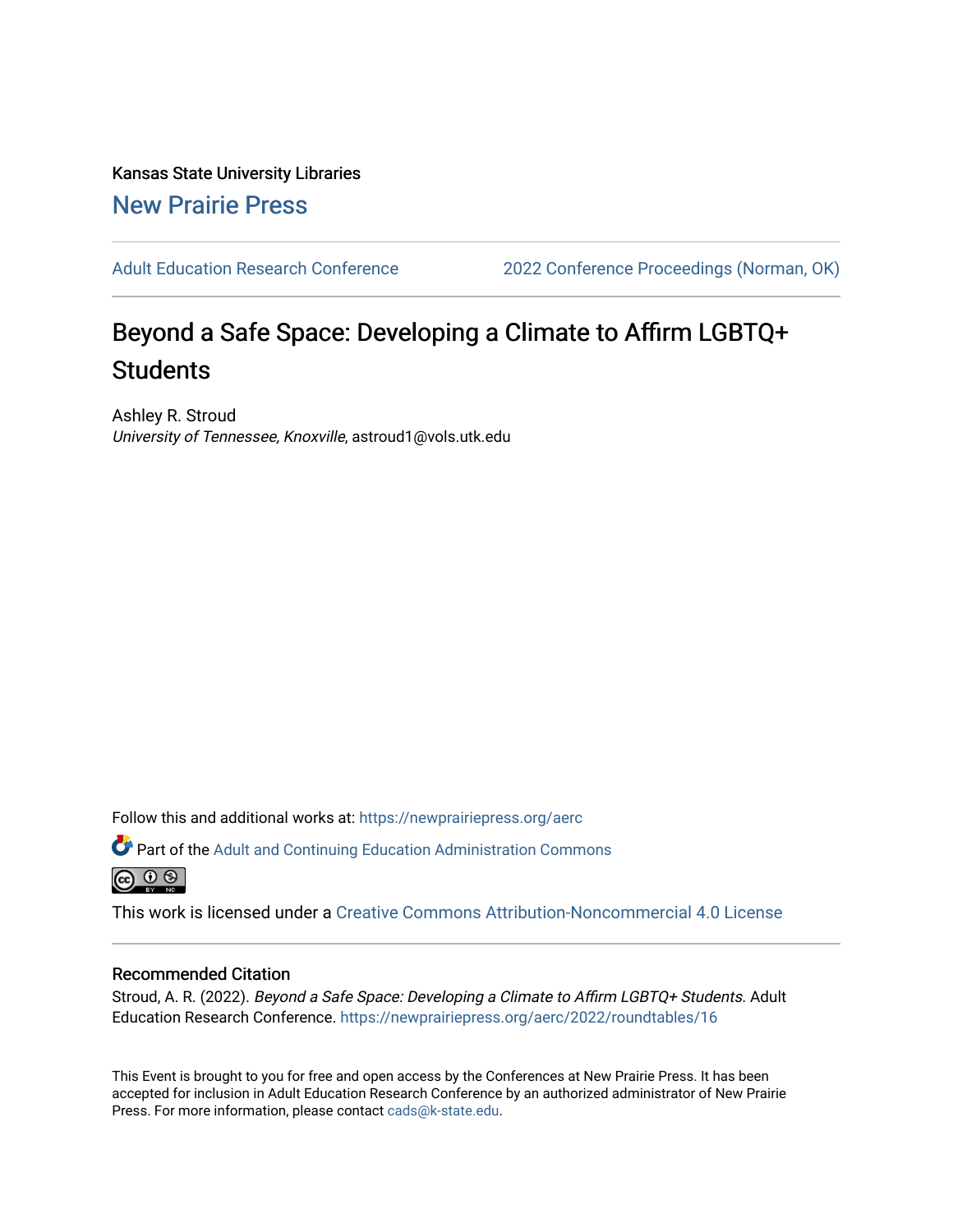## **Beyond a Safe Space: Developing a Climate to Affirm LGBTQ+ Students**

## Ashley R. Stroud <sup>1</sup>

<sup>1</sup> Theory and Practice in Teacher Education, University of Tennessee, Tennessee, United States

## **Abstract**

The purpose of this inquiry is to theorize how teachers can move beyond a safe space into brave spaces that affirm LGBTQ+ youth.

*Keywords*: LGBTQ+, safe spaces, teacher education

## **Background and Purpose**

LGBTQ+ youth remain one of the most vulnerable, marginalized populations in and outside of school. The Gay, Lesbian and Straight Education Network (GLSEN) reported 59.1% of LGBTQ+ students felt unsafe at school because of gender identity or sexual orientation. 98.8% reported hearing "gay" in a negative way, while 91% of respondents found these remarks distressing (GLSEN, 2019). For students to thrive, they must feel "socially, emotionally, and physically safe" (CDC.gov, n.d.). Transgender and nonbinary youth who have their pronouns respected by most people in their lives are 50% less likely to attempt suicide (*Saving LGBTQ Lives*, n.d.). LGBTQ+ youth who reported one accepting adult were 40% less likely to report a suicide attempt in the past year. A positive classroom culture and school climate have been associated with decreased depression, suicidal feelings, substance use and unexcused school absences among LGBTQ+ students (CDC.gov, n.d.). Inside the classroom, teachers are responsible for student progress and physical and emotional safety. From movement-building and theory development, to providing student support services and creating safe spaces in the classroom, the term safe space has been used in various contexts. Although the origin is unclear, multiple uses have centered on increasing the safety and visibility of marginalized community members. Educators must ensure a safe environment for all students regardless of sexual orientation or gender identity.

The concept of a "safe space" originated in the gay liberation and women's movements, and as such, a safe space implies a certain license to speak and act freely, form collective strength, and generate strategies for resistance (Hanhardt, 2013). This is not only a physical space but also a space created by coming together in search of and as a community. The first safe spaces were gay bars and consciousness raising groups (Kenney, 2001). In educational contexts, the safe space classroom came about through second wave feminism and is one of the legacies of the Civil Rights Movement (Ali, 2017). "Safe space" can have a multiplicity of meanings, but the idea of safety denotes a physical space that provides emotional protection and freedom from physical or bodily threats. In education, a safe space, indicated that a teacher, educational institution, or student body did not tolerate anti-LGBTQ+ violence, harassment or hate speech, and ideally, created a safe place for all LGBTQ+ students. The term has evolved to represent a space where oppressed individuals can come together to communicate their experiences. The idea of safe spaces has seen criticism on the grounds that a safe space stifles freedom of speech. These spaces are not meant to exclude anyone. Instead, they provide a location for students who may feel detached from the broader community. Ideally, this environment fosters a sense of belonging where participants feel free from judgment and intimidation and free to discuss social injustices as well as their personal experiences.